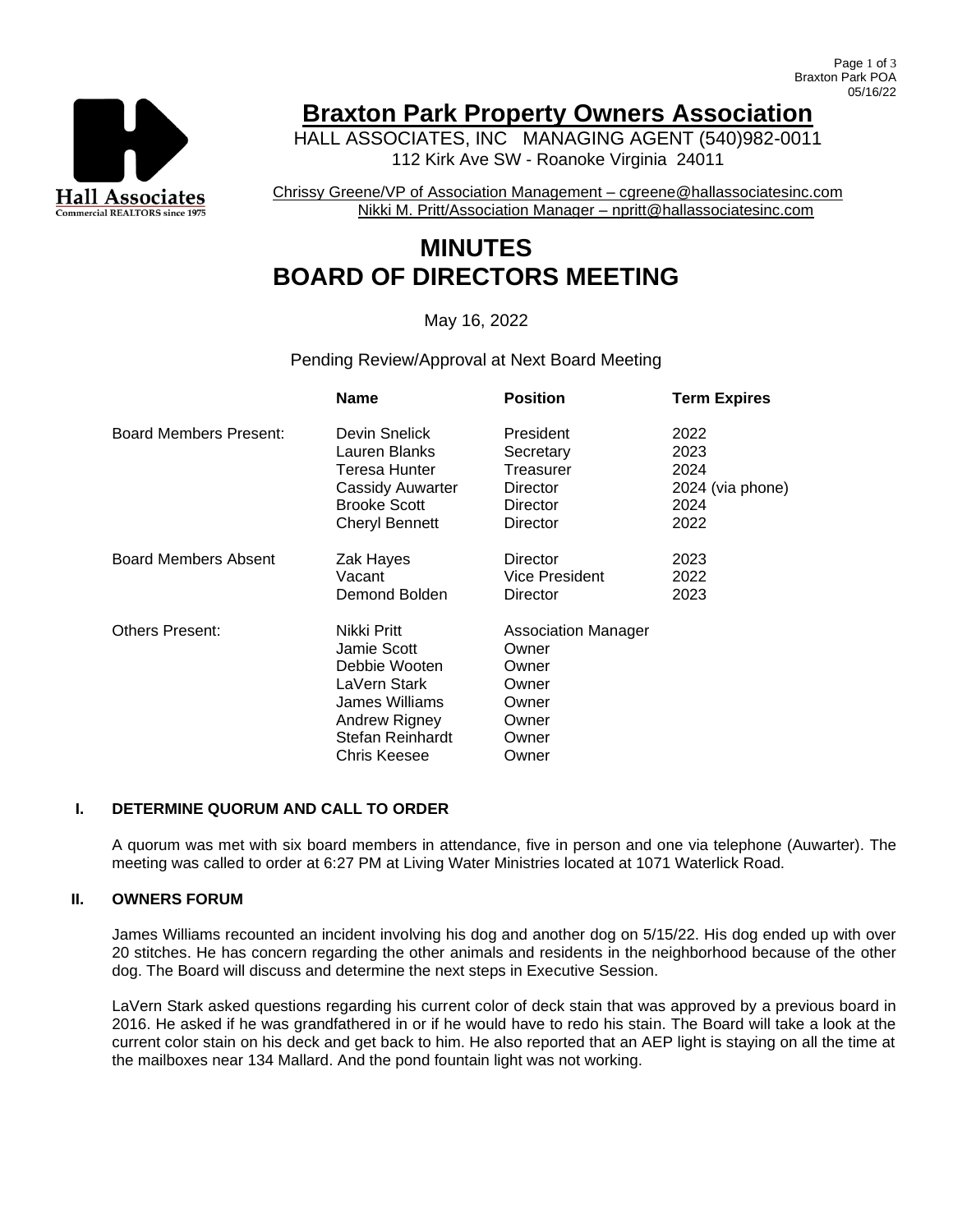#### **III. APPROVAL OF THE MINUTES**

A motion was made (Hunter) and seconded (Blanks) to waive the reading of the April 12, 2022 minutes and accept them as written. Motion passed unanimously.

#### **IV. FINANCIAL REPORT**

Board members receive financial reports each month prior to the meeting to review. A motion was made (Snelick) and seconded (Bennett) to approve the financials through April 30, 2022 and file for record. Motion passed unanimously.

#### **V. UNFINISHED BUSINESS**

**Retention Pond Improvements** – Pond A work has been approved and contractor has been notified. This is now pending contractor's schedule. Contractor noted that they cannot begin work until the the ground is dry. RSG Landscaping is the Contractor. Total cost for Pond A repairs/improvements is \$9,400.

**Pool Work and Schedule** – The work will begin when weather allows. Temperature must remain above 60 degrees in order for the primer to adhere properly. The pool will open once the work is complete.

**Pond Fountain** – Complete.

**Tree Trimming** – Management is working to obtain estimates from additional contractors for tree trimming.

**Sidewalks on Mallard** – One building had their private sidewalks eroded by the ice melt chemical placed on the sidewalks by the snow removal company. After consulting with the association attorney, the Board has determined that the association is responsible for repairing the damage. Estimates were obtained previously and the board approved at the last meeting. Management is having difficulty getting a response from the contractor.

**Pool Opening** – The pool will open when the work is completed on the pool surface, pool coping and tile work. The pool hours will be 9am to 9pm every day. The board determined that a pool monitor will be posted on Friday afternoons (5p-9p), and Saturday and Sundays (12p-9p). The pool is scheduled to remain open through September 30<sup>th</sup>, but the closing date is dependent on the weather. 2022 Pool Forms will be mailed to owners to return and have their keys activated. A 2022 form must be on file before keys will be activated.

**Deck Staining** – A letter was sent notifying all owners with decks that their deck must be stained one of the approved colors by June 1, 2022. An inspection will take place after that time.

**Pressure Washing** – A motion was made (Hunter) and seconded (Blanks) to approve the estimate from All Washed Up. Motion passed unanimously.

**Sealcoating on Mallard** – A motion was made (Hunter) and seconded (Snelick) to approve the estimate from Young Sealcoating for asphalt sealing on Mallard.

#### **VI. NEW BUSINESS**

Architectural Change Request – Two owners submitted architectural change requests. However, the board was unable to determine certain specifics regarding the requested changes. Management will go back to owners with their questions.